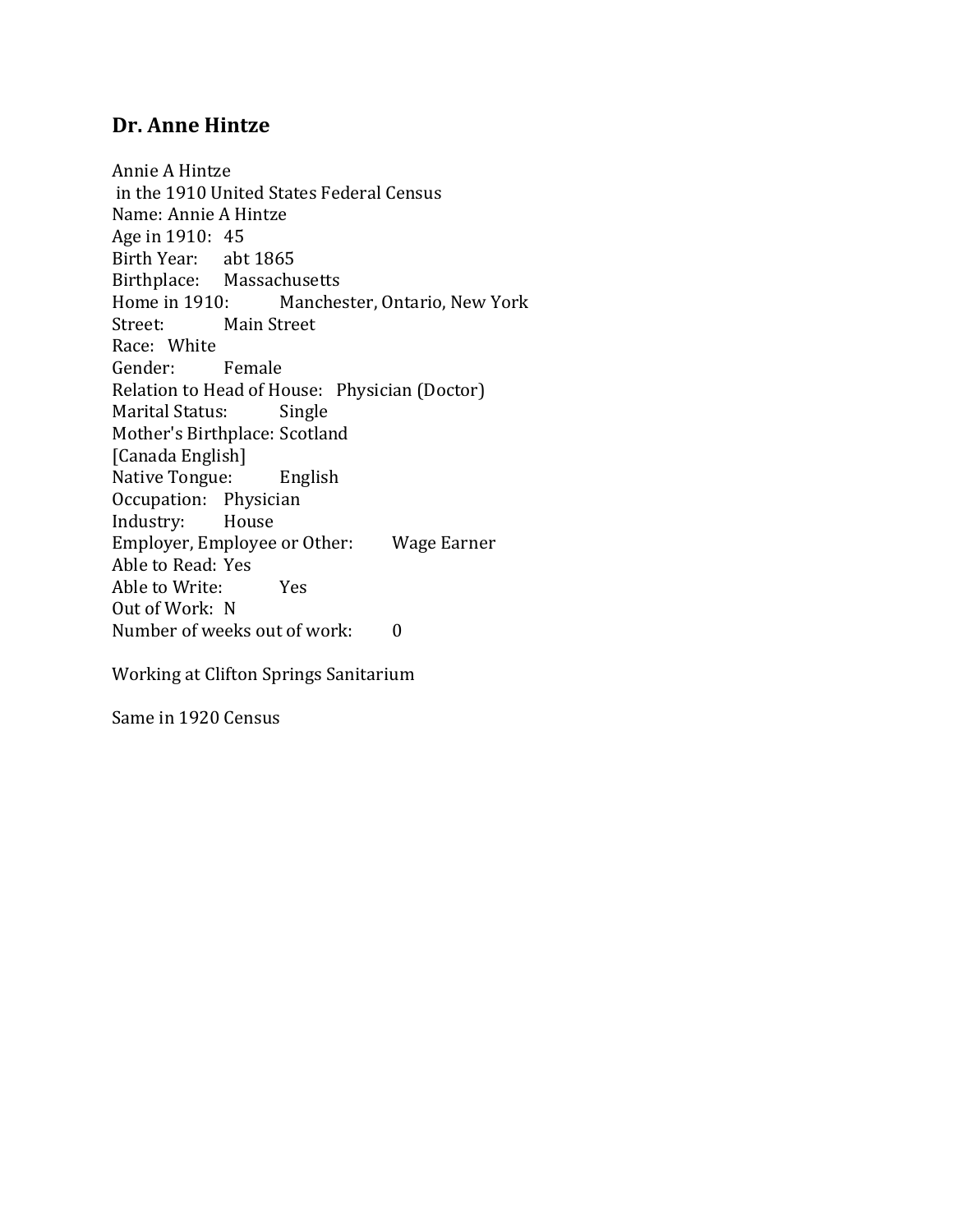| Dr. Anne Hintze                                               |                         |
|---------------------------------------------------------------|-------------------------|
| CLIFTON SPRINGS Funeral                                       |                         |
| services for Dr Anne Hintze, 92,                              |                         |
| former member of the medical                                  |                         |
| staff of the Clifton Springs San-                             |                         |
| itarium, were held at 3 p.m.                                  |                         |
| Wednesday, at the Bigelow Chap-                               |                         |
| el, Mt. Auburn Cemetery, Cam-                                 |                         |
| bridge, Mass.                                                 |                         |
| Dr. Hintze died Sunday in a<br>nursing home in Reading, Mass. |                         |
| She spent most of her life in                                 |                         |
| executive hospital work. She                                  |                         |
| practiced medicine in the Clifton                             |                         |
| Springs Sanitarium and Clinic                                 |                         |
| during the 1920's and 1930's.                                 |                         |
| She was a graduate of the                                     |                         |
| Women's Medical College of                                    |                         |
| Pennsylvania and licensed to                                  |                         |
| practice in New York, New Jer-                                |                         |
| sey, Pennsylvania and Massachu-<br>setts.                     |                         |
| She is survived by one niece                                  |                         |
| and several nephews.                                          |                         |
|                                                               | $C_{\alpha\alpha\beta}$ |

Geneva Times April 12, 1956

#### Part  $\Pi$ .] CHARITABLE CORPORATIONS. 155

#### THE FRAMINGHAM TRAINING SCHOOL FOR NURSES, Evergreen and Beach Sts., South Framingham. (Incorporated 1906.)

Report for year ending October 9, 1907.

Nellie B. Palmer, President; Miss Elizabeth C. Warren, Secretary;

F. L. Oaks, Treasurer; Dr. Anne A. Hintze, Superintendent.

To maintain a school for the education and training of nurses.

Number aided during year, 47, viz., 46 paying, 1 partly paying. Number of beds, 62.

Number of paid officers or employees, 14, viz., 1 man, 13 women.

Public documents of Massachusetts, Volume 3

By Massachusetts 1908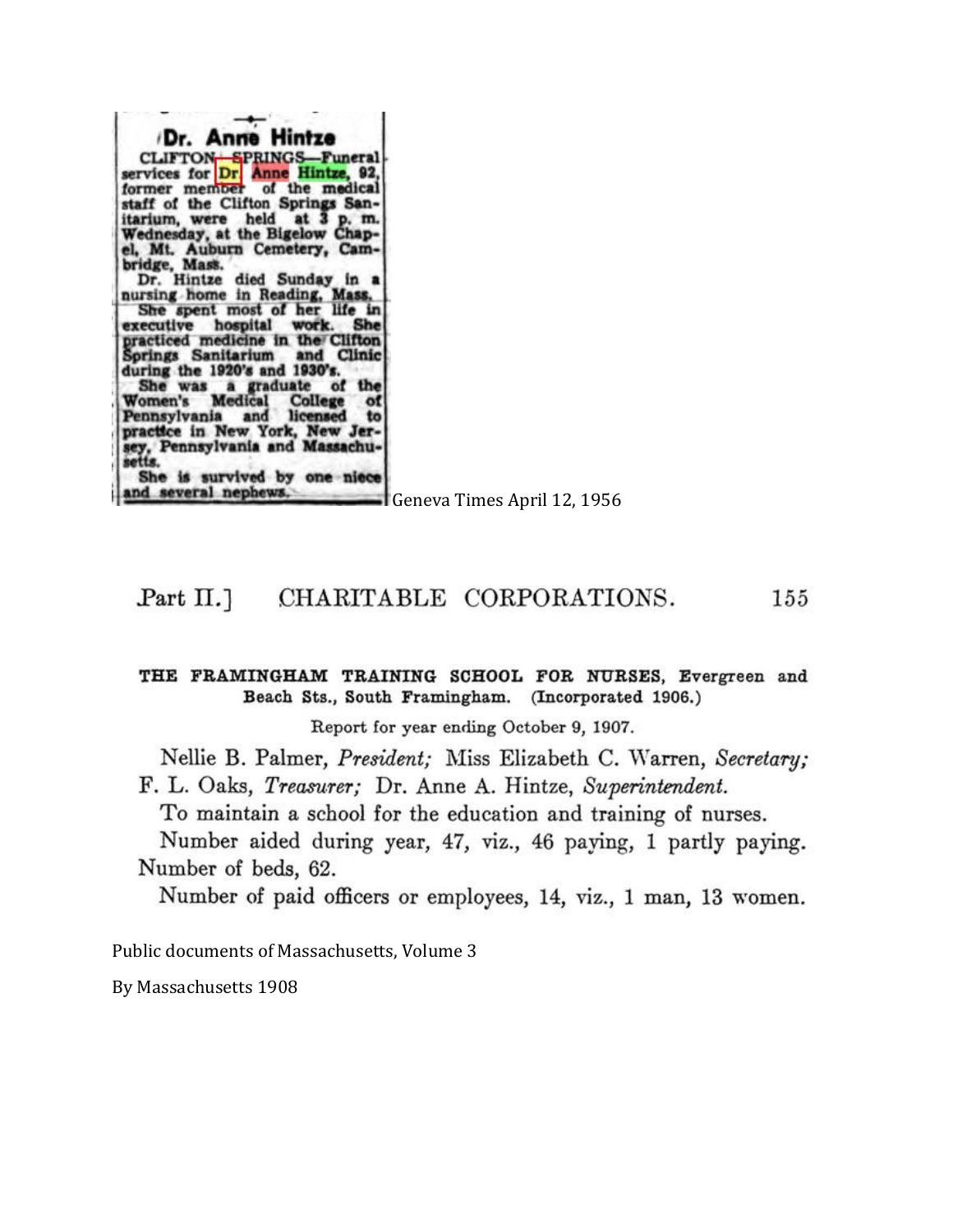This collection was processed through the generous funding of the Pennsylvania Historical Museum Commission.

## Provenance

Large portions of this collection were gathered by Helen G. McClelland to document the history of nursing at Pennsylvania Hospital. Much of the rest of the material in the collection were donated by individual nurses. There are also administrative papers that were retained by Hospital staff.

## Timeline

1875—formation of a Training School for Nurses discussed; Fannie G. Irwin appointed Chief Nurse

- 1878—Anna Barkley succeeded Irwin as Chief Nurse
- 1879—first students admitted to nurses training program
- 1880—Anna R. Bunting appointed Superintendent of Nurses
- 1883—Training School for Nurses established
- 1884—first graduates from the Training School for Nurses

1886—Nurses Training course extended to two years; Marion E. Smith succeeded Bunting as Superintendent of Nurses; First female nurses assigned to men's wards.

## 1888—**Anne A. Hintze** serves as Superintendent of Nurses

Section I, Series 10. Pennsylvania Hospital Nursing Collection, 1876-1995.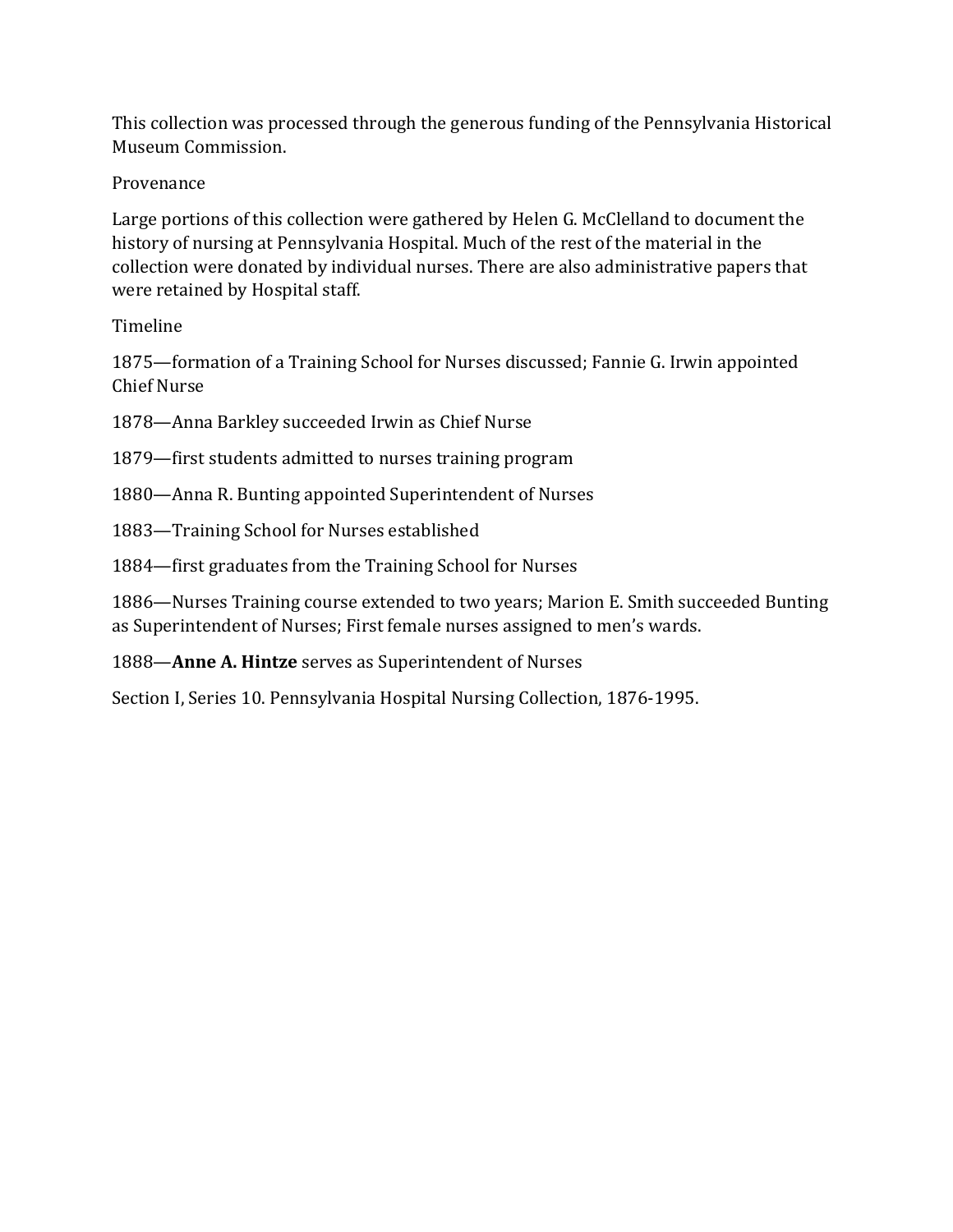### [http://xdl.drexelmed.edu/item.php?object\\_id=2382&search\\_param=name&search\\_by=Hin](http://xdl.drexelmed.edu/item.php?object_id=2382&search_param=name&search_by=Hintze,%20Anne%20Augusta,%20d.%201956&t=default) [tze,%20Anne%20Augusta,%20d.%201956&t=default](http://xdl.drexelmed.edu/item.php?object_id=2382&search_param=name&search_by=Hintze,%20Anne%20Augusta,%20d.%201956&t=default)



Title **Class of 1903**

Collection [Woman's Medical College of Pennsylvania:](http://xdl.drexelmed.edu/xsearch.php?search_by=Woman%27s%20Medical%20College%20of%20Pennsylvania:%20Photograph%20Collection.%201850-present.&search_param=collection&mode=exact&t=default)  [Photograph Collection. 1850-present.](http://xdl.drexelmed.edu/xsearch.php?search_by=Woman%27s%20Medical%20College%20of%20Pennsylvania:%20Photograph%20Collection.%201850-present.&search_param=collection&mode=exact&t=default) (ACC-AHC1)

Series Name [Class photographs](http://xdl.drexelmed.edu/xsearch.php?search_by=Class%20photographs&search_param=series&t=default)

Item Number p1481

Date ca. January 1, 1900 -

[Save Item](http://xdl.drexelmed.edu/process_saved.php?action=add&object_id=2382&t=default)

Format · [photographs](http://xdl.drexelmed.edu/xsearch.php?search_by=photographs&search_param=format&t=default)

Size 6X7.5 cm

Pages 1

Category · [Student Life](http://xdl.drexelmed.edu/xsearch.php?search_by=Student%20Life&search_param=category&mode=exact&t=default)

Subject · [Hintze, Anne Augusta, d. 1956](http://xdl.drexelmed.edu/xsearch.php?search_by=Hintze,%20Anne%20Augusta,%20d.%201956&search_param=name&mode=exact&t=default)

- · [Leffmann, Henry, 1847-1930](http://xdl.drexelmed.edu/xsearch.php?search_by=Leffmann,%20Henry,%201847-1930&search_param=name&mode=exact&t=default)
- · [Potter, Ellen Culver, 1871-1958](http://xdl.drexelmed.edu/xsearch.php?search_by=Potter,%20Ellen%20Culver,%201871-1958&search_param=name&mode=exact&t=default)
- · [Spencer, Elizabeth C.](http://xdl.drexelmed.edu/xsearch.php?search_by=Spencer,%20Elizabeth%20C.&search_param=name&mode=exact&t=default)
- · [Tracy, Martha, 1876-1942](http://xdl.drexelmed.edu/xsearch.php?search_by=Tracy,%20Martha,%201876-1942&search_param=name&mode=exact&t=default)
- · [Woman's Medical College of Pennsylvania--](http://xdl.drexelmed.edu/xsearch.php?search_by=Woman%27s%20Medical%20College%20of%20Pennsylvania--Students&search_param=name&mode=exact&t=default) **[Students](http://xdl.drexelmed.edu/xsearch.php?search_by=Woman%27s%20Medical%20College%20of%20Pennsylvania--Students&search_param=name&mode=exact&t=default)**